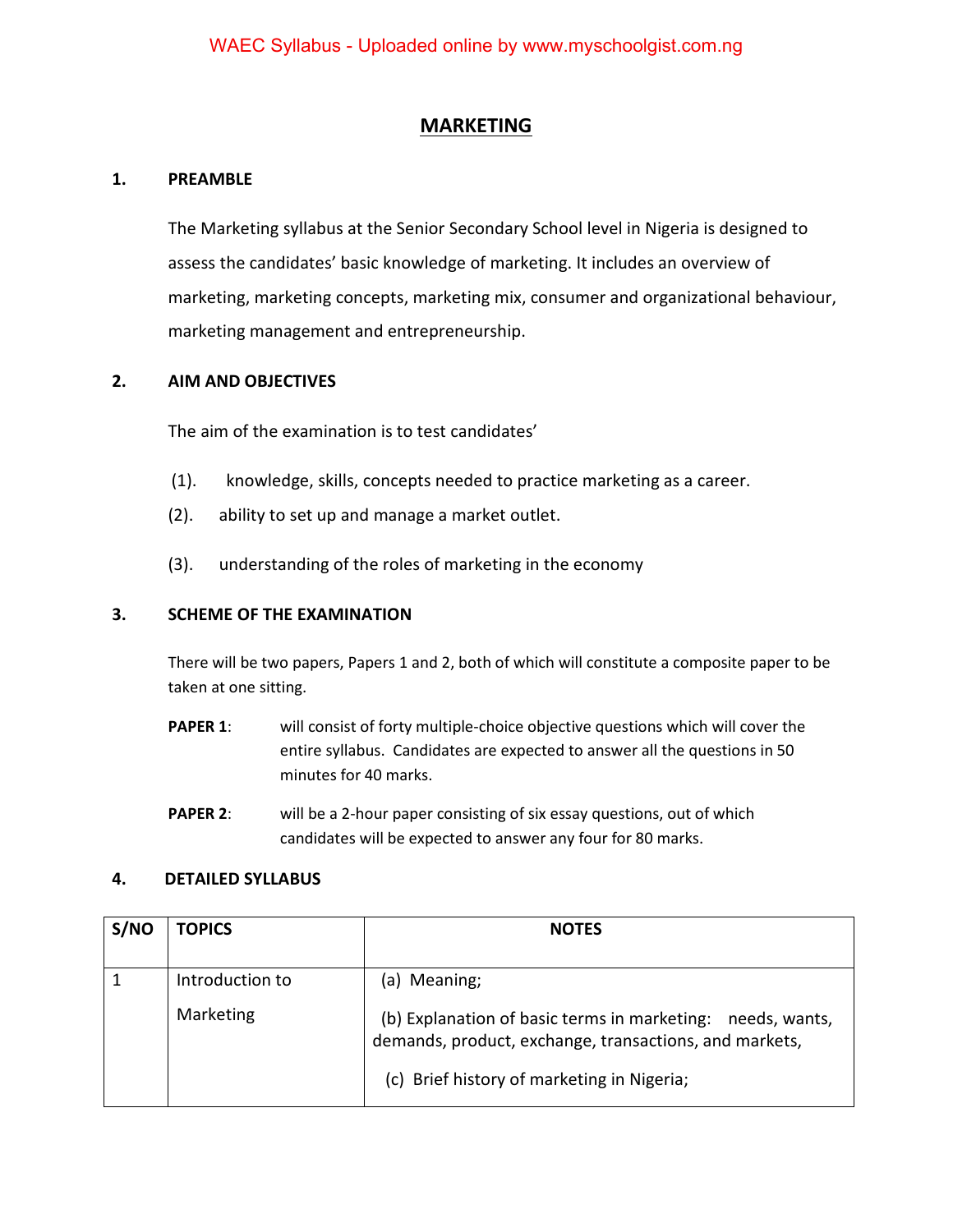# WAEC Syllabus - Uploaded online by www.myschoolgist.com.ng

|                |                                               | (d) Functions of marketing.                                                                         |
|----------------|-----------------------------------------------|-----------------------------------------------------------------------------------------------------|
| $\overline{2}$ | <b>Marketing Concepts</b>                     | (a) Meaning;                                                                                        |
|                |                                               | (b) Various marketing concepts (production, product, selling,<br>marketing and societal marketing). |
| 3              | Marketing Mix and<br>Marketing<br>Environment | (a) Meaning;                                                                                        |
|                |                                               | (b) Elements (4 Ps);                                                                                |
|                |                                               | (c)i Explain Marketing Environment                                                                  |
|                |                                               | (c)ii Factors affecting marketing environment:                                                      |
|                |                                               | political;                                                                                          |
|                |                                               | cultural;                                                                                           |
|                |                                               | religious;                                                                                          |
|                |                                               | economic;                                                                                           |
|                |                                               | technological;                                                                                      |
|                |                                               | social.                                                                                             |
| 4.             | Products                                      | (a) Meaning;                                                                                        |
|                |                                               | (b) Classification (Industrial goods, consumer goods,                                               |
|                |                                               | services, primary and secondary products and mineral                                                |
|                |                                               | products-oil and non oil;                                                                           |
|                |                                               | (c) Distinctions between classes of products.                                                       |
|                |                                               | (d) Product Design*                                                                                 |
| 5.             | Markets                                       | (a) Meaning;                                                                                        |
|                |                                               | (b) Classification:                                                                                 |
|                |                                               | Consumer;                                                                                           |
|                |                                               | Organization (industrial, reseller and government)                                                  |
| 6.             | Consumer and                                  | (a) Meaning;                                                                                        |
|                | Organizational                                |                                                                                                     |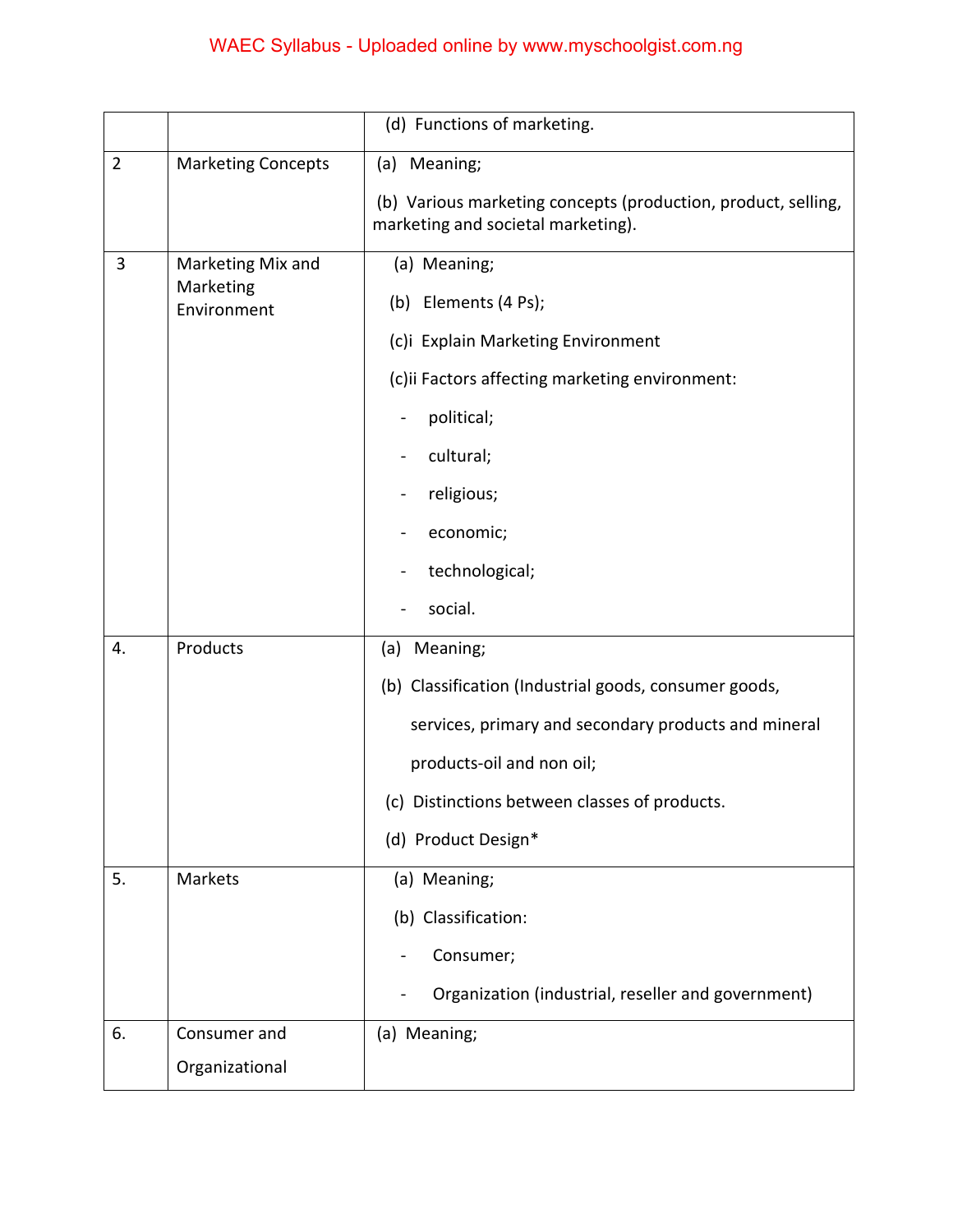# WAEC Syllabus - Uploaded online by www.myschoolgist.com.ng

|    | Behaviour              | (b) Influencing factors;                                  |
|----|------------------------|-----------------------------------------------------------|
|    |                        | Decision process in logical order<br>(c)                  |
| 7. | Marketing Planning     | (a)i Meaning, process and importance;                     |
|    | and Research           | ii Elements of marketing planning;                        |
|    |                        | iii Information required for marketing planning           |
|    |                        | (b) Reasons for marketing planning and research.          |
|    |                        | (c) Utilization of feedback                               |
| 8  | Pricing                | (a) Meaning;                                              |
|    |                        | (b)i Strategies (haggling, cost-plus, demand and          |
|    |                        | competition);                                             |
|    |                        | ii Application of strategies*                             |
|    |                        | (c) Price determinants.                                   |
|    |                        |                                                           |
| 9  | Advertising            | (a) Definition;                                           |
|    |                        | (b) Functions;                                            |
|    |                        | (c) Media - meaning, types, advantages and disadvantages. |
|    |                        | (d) Production of sample adverts*                         |
| 10 | <b>Sales Promotion</b> | Meaning and Functions;<br>(a)                             |
|    |                        | (b) Forms - price-off, coupons, salesmen competition,     |
|    |                        | loyalty schemes, premium offers, trade-in-allowance,      |
|    |                        | sampling, training schemes, and merchandising incentives. |
| 11 | Merchandising          | (a) Meaning;                                              |
|    |                        | Elements (packaging, branding and labeling)<br>(b)        |
|    |                        | Influencing factors;<br>(C)                               |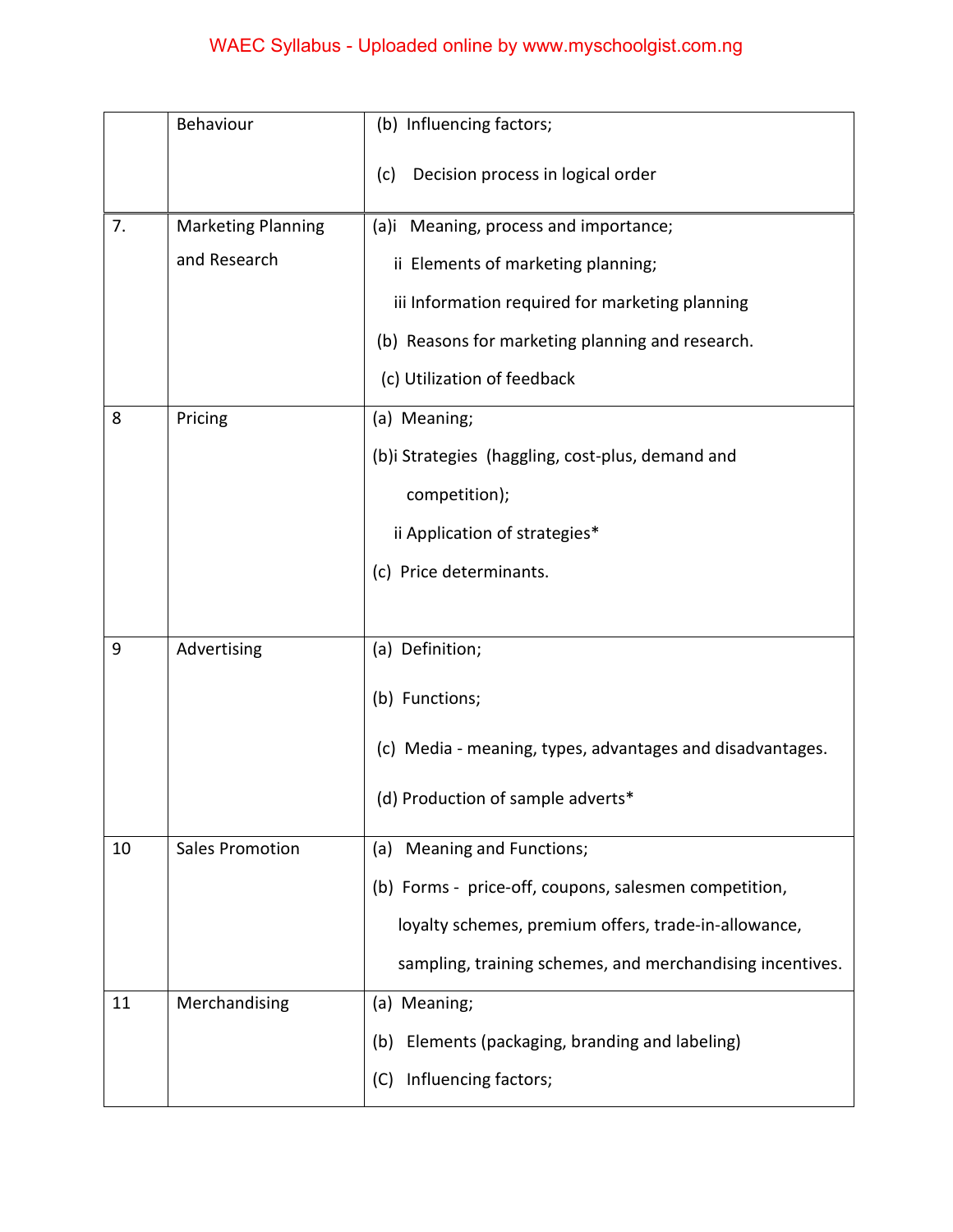## WAEC Syllabus - Uploaded online by www.myschoolgist.com.ng

|    |                     | (d)<br>Functions.                                                                           |
|----|---------------------|---------------------------------------------------------------------------------------------|
| 12 | Distribution        | Definition;<br>(a)                                                                          |
|    |                     | (b) Channels of distribution (definition and types)                                         |
|    |                     | (c) Factors influencing choice of distribution channels                                     |
|    |                     | (d) Functions of channel members.                                                           |
| 13 | Transportation      | Meaning, mode, choice and importance;<br>(a)                                                |
|    |                     | (b) Documents used in transportation;                                                       |
|    |                     | (c) Factors affecting choice of transportation                                              |
| 14 | Warehousing         | (a) Meaning, types and functions.                                                           |
|    |                     | (b) Activities in the warehouse                                                             |
| 15 | Market Unions and   | Market Unions (Meaning and types)<br>(a)                                                    |
|    | Facilitators        | Roles of Market Unions in local markets;<br>(b)                                             |
|    |                     | Market Facilitators – meaning, types and roles.<br>(c)                                      |
| 16 | International       | (a) Meaning, importance/reasons and methods of engaging in<br>international marketing,      |
|    | Marketing           | (b) Influencing factors;                                                                    |
|    |                     | (c) Guiding rules and regulations;                                                          |
|    |                     |                                                                                             |
| 17 | ICT in Marketing    | (a) E-Marketing (electronic marketing) - meaning,<br>, importance, uses, ethics and abuses. |
| 18 | Entrepreneurship in | Meaning of entrepreneurship and entrepreneur;<br>(a)                                        |
|    | Marketing           | Sources of funds;<br>(b)                                                                    |
|    |                     | (c) Factors affecting location of a market outlet;                                          |
|    |                     | Management of market outlets - purchase and supply of<br>(d)<br>goods and services;         |
|    |                     | (e) Selling and bargaining skills;                                                          |

**\*Emphasis should be on practical**